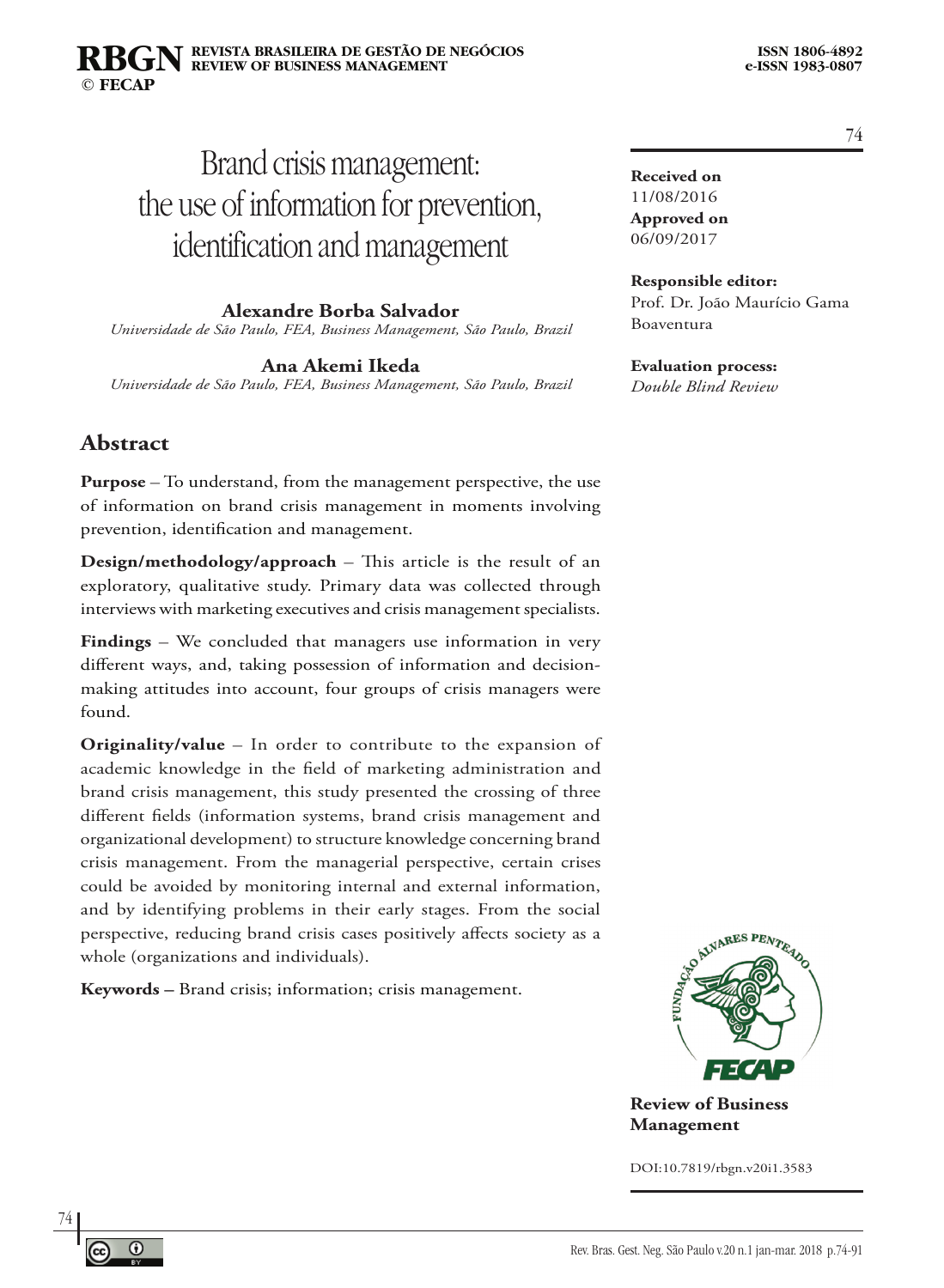# **1 Introduction**

Technological advances inherent to Web 2.0 and the two-way communication provided by the internet and social networks have boosted greater content exchange not only between consumers and brands but also among consumers (Kliatchko, 2008). Consumers now have greater influence on brand management. Their social behavior on the internet allows for increased engagement with brands, thanks to interaction and relationships. Ease in message sharing within the network itself and among different networks multiplies the visibility of objects that the audience which generates content is most sensitive to.

The rise of the user-generated content (Laroche, Habibi, Richard, & Sankaranarayanan, 2012) has reduced brands' control of information. Greater disclosure of problems concerning brands would increase the extent of image crises. Protecting brands through crisis management has become increasingly interesting to organizations (Coombs & Holladay, 2002; Dawar & Pillutla, 2000; Siomkos, Triantafillidou, Vassilikopoulou, & Tsiamis, 2010). Monitoring companies' internal and external information can help in this action (Rosa, 2001). Contemporary managers must be prepared to make decisions in reduced-control-ofinformation (Coombs & Jean, 2014; Rosa, 2001; Silva Neto, 2010) and increased speed, variety and volume of information scenarios (Biesdorf, Court, & Willmott, 2013; Manyika, Chui, Brown, & Bughin, 2011).

If, on the one hand, brands have never been so sensitive, on the other, managers have never had so much information available to prevent and identify problems that could lead to crises. Major research on brand crises, based on experiments, surveys and quantitative analysis of internal reports, has focused on factors that influence different types of crises, and on their financial consequences for brands, as well as on their financial, psychological and physical consequences to society. The objective of this

study is to understand, from the managerial perspective, the use of information on brand crisis management during prevention, identification and management moments. It is justified by the combined importance of brands to current businesses and increased information available to managers, of society's empowerment, of brand exposure and the lack of research investigating the use of information by managers in this context.

Recent studies on brand crisis management have focused on the use of social networks as a means of monitoring and spreading crises, as well as on their effects on brand images (Hood, 2012; K. Kim, J. Kim, & Reid, 2017; Koerber & Zabara, 2016; Ngai & Falkheimer, 2017; Pace, Balboni, & Gistri, 2015; Park, 2016; Roh, 2017; Roshan, Warren, & Carr, 2016; Rubel, Naik, & Srinivasan, 2011; Salvador, Strehlau, & Ikeda, 2015; Salvador, Ikeda, & Crescitelli, 2017)the {IKEA} cuddle toy Lufsig was connoted as a symbol of the Chief Executive (CE. This paper is a scientific contribution, since it addresses crises from decision- makers' perspective, opening up a new research front at the intersection of knowledge concerning brand crisis management, information management and organizational development.

# **2 Theoretical references**

This project began with greater bibliographical research than the focus of this research. Based on that initial analysis, this theoretical framework was structured in four parts, first approaching the contemporary weakening of brands, moving on to crisis management in its early stages – with increasing available information – and ending with action to tackle the crisis.

## **2.1 Brand weakening**

A brand may be understood as a basis upon which a story referring to a product's special qualities may be told. It is the main repository of possible meanings in consumer culture, both as to location as well as to creation (Sherry,

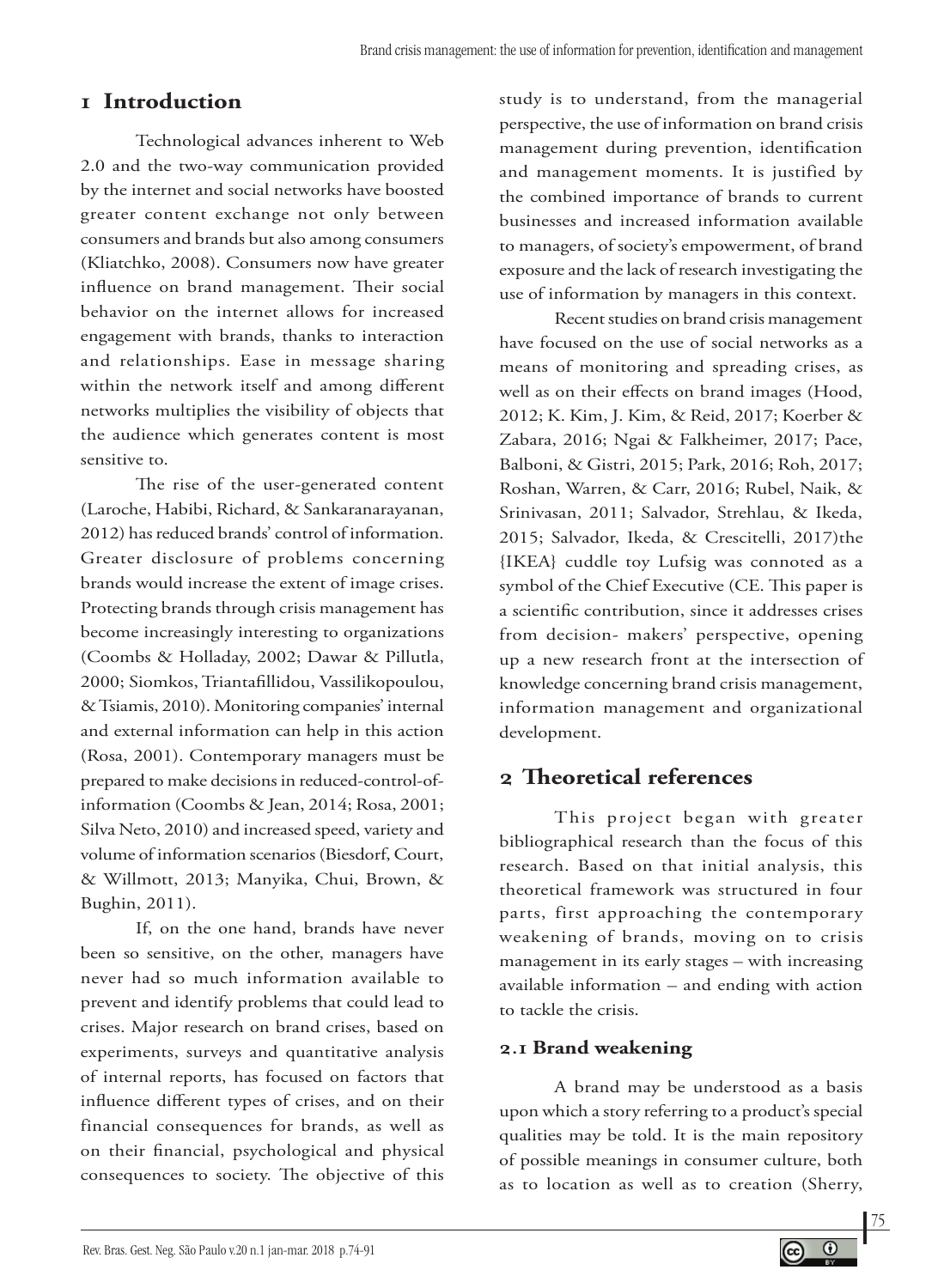2006). A brand can also structure and organize information about the product, and help estimate the meaning and value of product attributes (Erdem, Swait, Broniarczyk, & Kapferer, 1999), indicating a certain level of quality to be expected by consumers (Hakala, Svensson, & Vincze, 2012), and increasing consumer confidence in its promises. Brand design and its value creation are the result of understanding all brand manifestations, whether planned by its legal owners, whether produced by consumers, employees or other stakeholders (Semprini, 2010). Following the evolution of the internet and of social media, consumers began to realize the power of their voices in society and, using new formats and means, started to produce contents against and in favor of brands (Kliatchko, 2008; Lovett, Peres, & Shachar, 2013; Pace et al., 2015).

Brands have never been so important to their holders, and, at the same time, so sensitive to public opinion. The transformation of a previously passive audience into issuers of brand messages (Kliatchko, 2008) represented both increased brand fragility facing empowered consumers as well as the possibility of greater attention to brand information in a now easily monitored environment.

#### **2.2Brand crisis management and the first moments of a crisis**

Crisis is a non-routine, unexpected and sudden event that creates uncertainties, threatens organizations' priority objectives, and that may cause financial losses and erode corporate reputations (Cleeren, Heerde, & Dekimpe, 2013; Coombs, 2007b; Siomkos et al., 2010). Crises cannot be solved by routine procedures, and typically result in negative publicity, which may harm corporate images (Rosa, 2001) and stakeholders – physically, financially or emotionally (Coombs, 2007b; K. Kim et al., 2017). Brand crises can happen because of product defects, social responsibility problems, bad corporate behavior, executive misconduct, bad business results, spokespeople's bad behavior

or controversial attitudes, loss of public support or disputes over ownership. In cases involving product defects, although the purpose of a recall campaign is to address a potential safety issue, it also reveals to society flaws in companies' control processes (Greyser, 2009; Kalaignanam, Kushwaha, & Eilert, 2013).

Organizations' attitudes facing a crisis directly influence society's perceptions and to whom it attributes responsibility (Siomkos et al., 2010). Answers can could range from denial of responsibility to acceptance of responsibility, followed, as well as by legal obligations (super effort), by efforts to compensate society. A stance perceived as false, careless or irresponsible would strengthen the attribution of blame to the organization. A stance perceived as transparent, fair and careful would increase society's willingness to believe in the organization's version and forgive it (Rosa, 2001). At a time of crisis, there would be a race between the organization and the media for leadership in the communication process. The speed and credibility of information would be crucial (Coombs, 2007b; K. Kim et al., 2017; Koerber & Zabara, 2016; Rosa, 2001; Silva Neto, 2010).

In cases involving human failure, clear standards of governance and accountability as well as codes of conduct would be required, as well as monitoring of their implementation. Integrated computer systems could at the same time train and monitor organization representatives, as one of the components of a big data use plan (Gobble, 2013; Manyika et al., 2011). The main indicators referring to the brand's controllable variables should be constantly monitored and analyzed for business management (Biesdorf et al., 2013). This information would also be important in defining the parameters of the crisis, such as those that refer to the competitive scenario, to price elasticity, to the distribution and quality of the product on display, and to the evaluation of current advertising campaigns (Cleeren et al., 2013; Kalaignanam et al., 2013; Rosa, 2001). Brand and corporate reputation monitoring in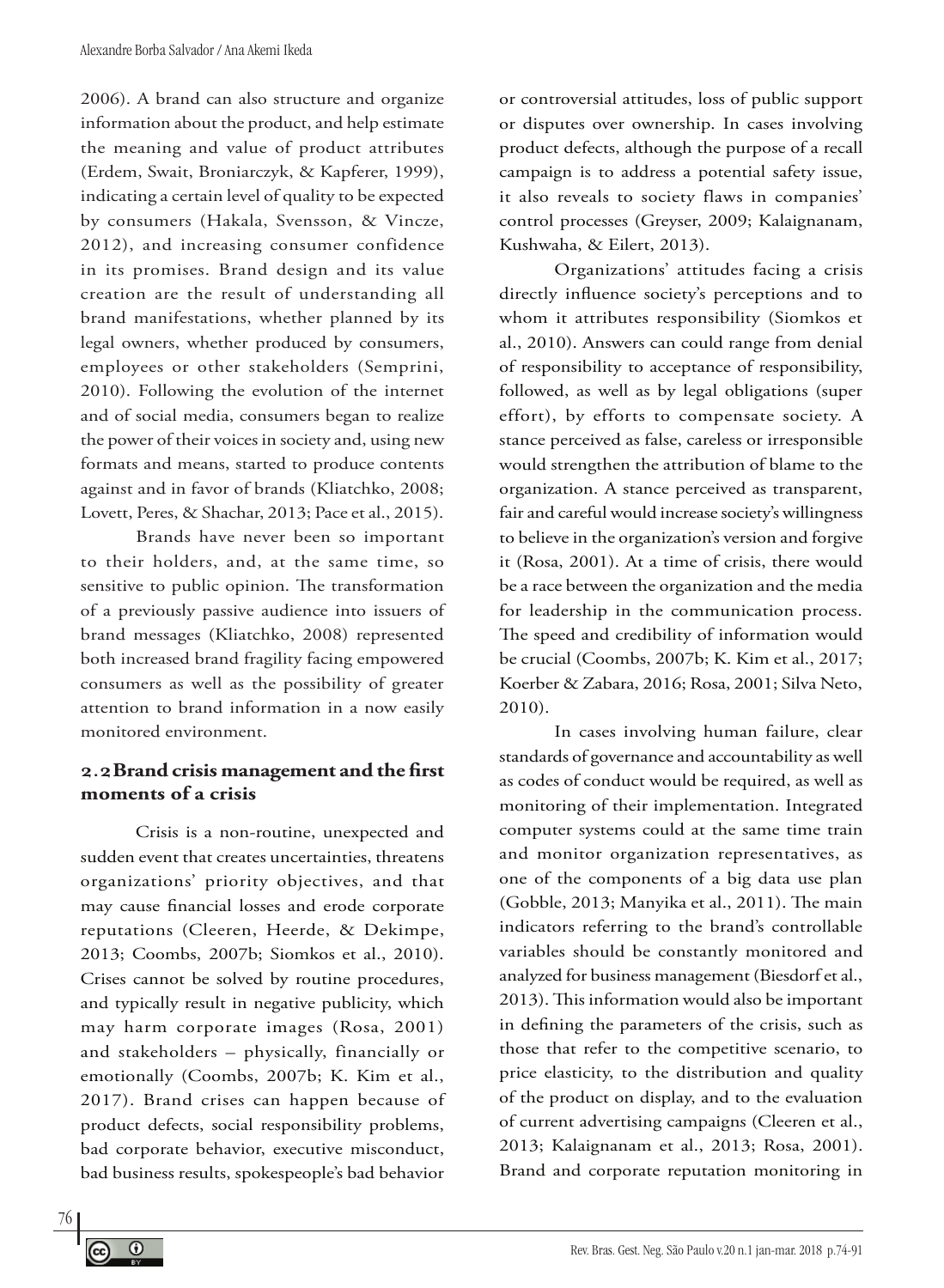different audiences in digital media – by means of digital research tools – could signal the beginning of movements outside the standards of normality, thus enabling anticipation to the crisis (Silva, 2010).

Given the increasing trend in the number of crises, organizations should assume that a crisis can occur at any time (Dawar & Pillutla, 2000; Siomkos et al., 2010). Thus, a company's routine would involve preparing management for a crisis. From products' point of view, this would mean keeping control of all variables that could influence its quality, including data control inputs and production sensor records, as well as taking care of products' traceability following distribution and consumer reactions through a Customer Service Channel and social networks. From the leadership's point of view, the convening of an already established crisis committee and the use of a crisis room could raise awareness concerning available information, make multifunctional analysis easier and favor the speed of decision-making (Rosa, 2001; Silva, 2010).

Increased brand crises (Cleeren et al., 2013; Dawar & Pillutla, 2000; Siomkos et al., 2010); the empowerment of consumers as generators of brand messages (Gensler, Völckner, Liu-Thompkins, & Wiertz, 2013; Kaplan & Haenlein, 2010); and the increasing speed, volume and variety of information (Biesdorf et al., 2013; Brown, Chui, & Manyika, 2011) all demand greater skills from managers in the use of information and in decision-making related to crisis management.

## **2.3The increase in available information**

A good information system is essential for obtaining relevant data for marketing decisionmaking – the more correct and relevant the information, the greater the likelihood of success (Berenson, 1969; Chiusoli, 2005; Cox & Good, 1967). The concept of a marketing information system (MIS) was defined by Cox and Good (1967, p. 145) as a series of procedures and methods for the planned collection, analysis and presentation of information on a regular basis for use in the marketing decision-making. To Chiusoli (2005), a marketing information system could be structured by its data sources (internal or external data), input subsystems (internal database, marketing intelligence and marketing research), data processing (system to support marketing decisions), and the information for decision-making (planning, structure, segmentation, positioning, product, distribution, price and promotion) directed at the decisionmaker in marketing (Chiusoli, 2005).

With the increase in computational capacity, the 1990s became known as the decade of networked society and transactional data analysis (Chow-White & Green, 2013). This moment of change was also marked by differences in the knowledge and the speed with which new technologies were adopted. Competitive intelligence analysts were ranked by Rouach and Santi (2001) according to their expertise in information management and attitude offensiveness in five profiles: sleeper, reactive intelligence analyst, active intelligence analyst, aggressive and warrior intelligence analyst (Rouach & Santi, 2001), highlighting the importance of attitude in the search for and analysis of available information (Figure 1).

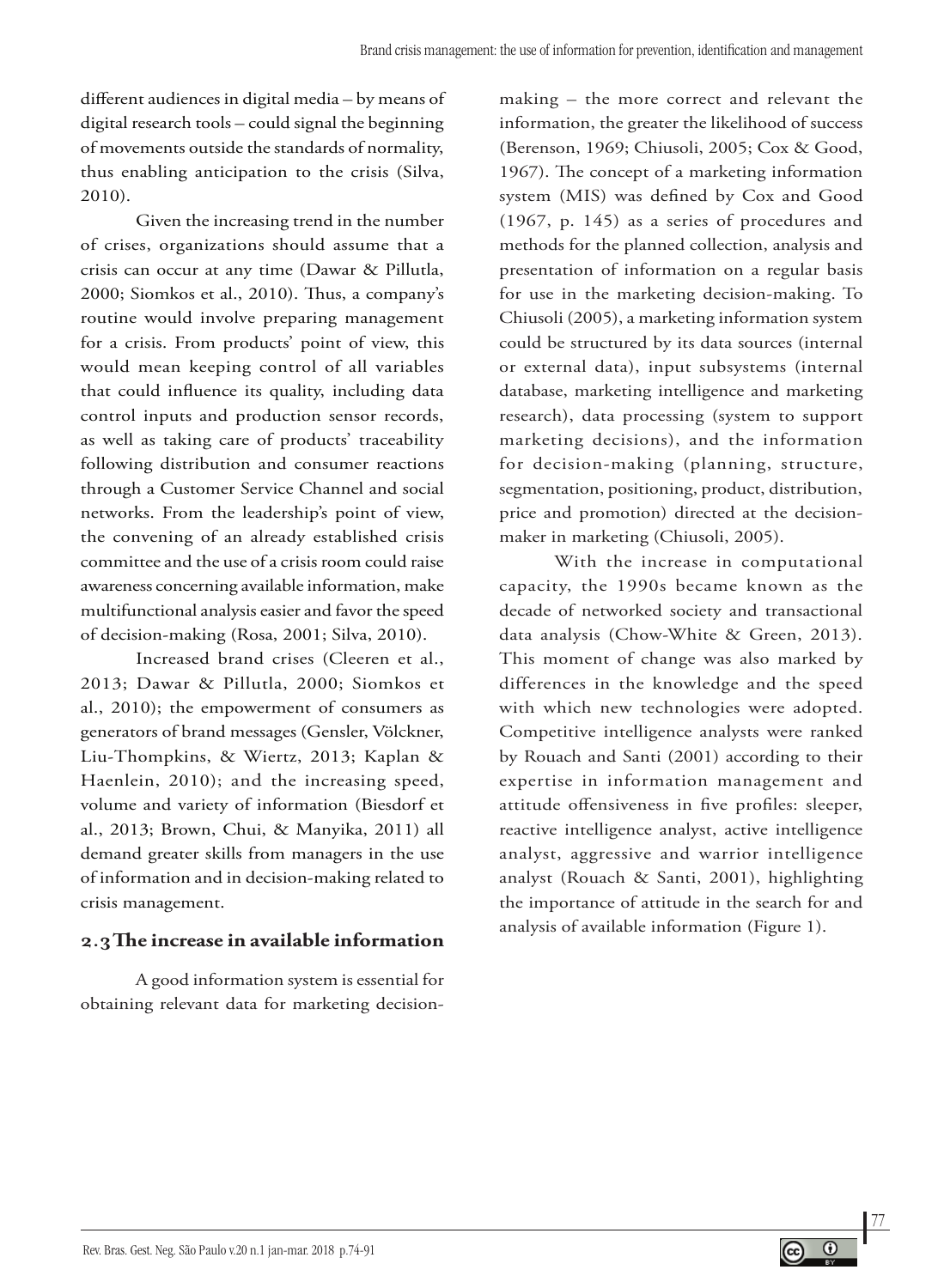

**Figure 1**. Profile of competitive intelligence analysts. Adapted from Rouach, D., & Santi, P. (2001). Competitive Intelligence Adds Value: Five Intelligence Attitudes. *European Management Journal*, *19*(5), p. 556. http://doi.org/10.1016/S0263-2373(01)00069-X

#### **2.4Actions facing a crisis**

Decision-making moments and change generate discomfort in many executives. Exposure and fear of making mistakes, hidden private goals, risk aversion, lack of resource vision, and problems with incorrect accountability are important barriers to the adoption of change (Keagan & Lahey, 2011; W. C. Kim & Mauborgne, 2011; Kotter, 1997, 2012). Technological paradigm shifts as described by Rouach and Santi (2001) and moments of crisis force change and cause discomfort and anxiety (Bridges, 1986; Bridges & Mitchell, 2000; Kotter, 1997). The current moment is of change in information technology, that is, the volume of critical data and processing capacity has increased exponentially, leading to a large volume of poorly structured information that could be analyzed for obtaining useful information (Dijcks, 2013). There is technology for monitoring information in different environments (internal and external) in different formats (spreadsheets, reports, photos, publications on social networks, news), generated by several stakeholders (employees, competitors, consumers, journalists, government agencies). This monitoring and information analysis in real

time is essential to rapid identification of problems that might generate brand crises.

> **Proposition 1**: *There is a great difference in the level of information valorization for identification and prevention of brand image crises.*

The imminence of a brand crisis should create the sense of urgency needed to bring managers to work preventively, in order to minimize its impact (W. C. Kim & Mauborgne, 2011; Kotter, 1997; Schlesinger, 2008). The increase in tools for information monitoring and analysis would enable the identification of problems that could evolve into crises in their early stages. Rapid detection of problems and causes associated with the management of a senior autonomous team (a crisis committee) could also minimize negative effects. The prior establishment of a crisis committee, their training and their summoning would also influence managers' preparation for a crisis (Bridges, 1986; W. C. Kim & Mauborgne, 2011; Kotter, 2012; Silva Neto, 2010). During a crisis, the pressure for making the right decision in a timely manner requires an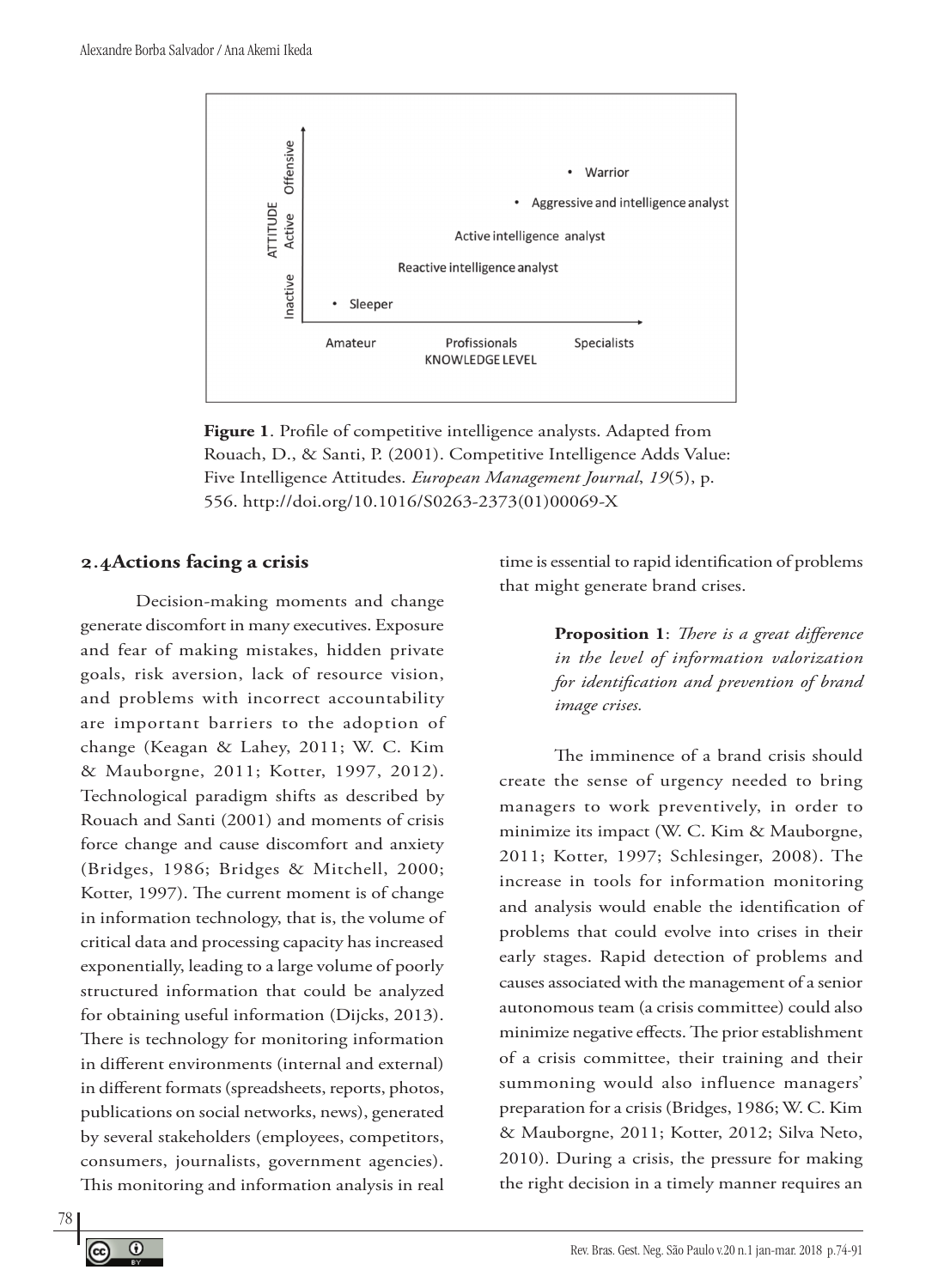organization's rapid mobilization. Listed below are some of the competences and abilities found in leaders who succeed in times of change according to Bridges, 1986; Keagan & Lahey, 2011; W. C. Kim & Mauborgne, 2011; Kotter, 1997; Sirkin, Keenan, & Jackson, 2011:

- a) Ability to see the whole picture and to define the problem situation,
- b) Ability to define a perspective for the problem situation,
- c) Ability to train the team that will make the change,
- d) Commitment, integrity, resilience and communication skills.

**Proposition 2:** *Even in possession of information, managers react differently on the verge of a crisis.*

In this context of transformation in the form of communication and pressure generated by a crisis, it is reasonable to question, once again, whether different behaviors would affect the way marketing executives seek out information, and whether the former would affect decision-making based on that information in a moment of urgency generated by a crisis. Facing these doubts, three questions arise: What types of information are used in a brand crisis? How are they obtained? How do managers react to a crisis?

# **3 Methodological study procedures**

The objective of this study is to understand the use of the information in brand crisis management, from the perspective of managers, at moments of prevention, identification and management of a crisis. Empirical research can be classified as exploratory (Onwuegbuzie & Leech, 2005; Selltiz, 1974), qualitative as to the paradigm (Flick, 2004), and direct, through the use of in-depth interviews, in technique and procedure (Flick, 2004; Marshall & Rossman, 1995). Analysis was carried out through the combination of global analysis techniques and content qualitative analysis techniques (Flick, 2004; Mayring, 2014).

Overall content analysis was performed to obtain an overview of the thematic spectrum of the text to be analyzed (Flick, 2004). At the end of this stage, keywords were established and segments to be analyzed by the qualitative content analysis were selected. One of the main aspects of the content qualitative analysis is the creation and application of categories obtained *a priori*. Categories are brought to the empirical material, and then contrasted and complemented to reduce the said material (Flick, 2004). According to Mayring (2014), the objectives of content qualitative analysis are to keep the benefits of systematization and to adapt it to a qualitativeinterpretative application.

So as to ensure that the same procedures, when carried out by other researchers, would lead to similar results, thus ensuring the reliability of qualitative empirical research according to Flick, 2004; Mayring, 2014; Yin, 1998, the following occurred:

- a) Creation of *a priori* categories based on the theoretical framework,
- b) Use of a semi-structured script,
- c) Systematic analysis,
- d) Definition of a research protocol based on case study models (Yin, 1998).

For content qualitative analysis, four categories were defined *a priori*, based on the sequence of events identified in the theoretical framework: prevention, monitoring, existence of a crisis committee and problem detection. Each category was split into subcategories that served as a basis for the interview script.

At the end of the analysis, in the conclusion, lessons learned will be summarized and presented using a conceptual map developed using open source software Cmap, from the Florida Institute for Human & Machine Cognition (IHMC). Conceptual maps are graphic organizers made up of concepts and propositions that represent knowledge and facilitate the learning process (Aguiar & Correia, 2013).

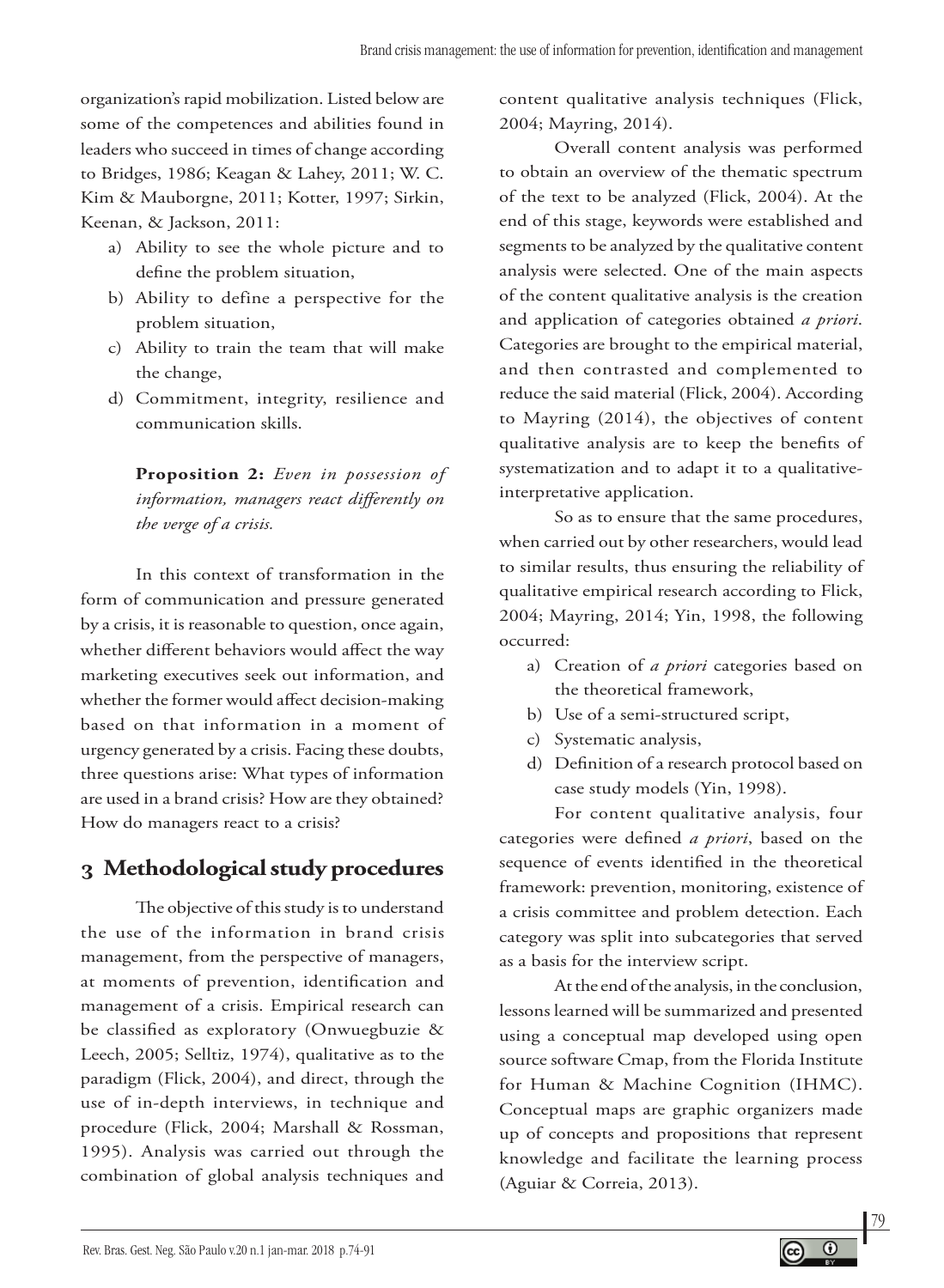We interviewed six marketing managers who had a lot of experience in brand image crisis management (marketing managers and communication managers), a social networking monitoring specialist (CEO of a social media monitoring company), and a public relations specialist (director of a press office). Managers with recent experience in crisis management were identified from the brands crisis research in newspapers and in the PROCON-SP site, and the first contact was made through e-mail. From this first contact on, recruitment continued using the snowball technique (Godoi & Mattos, 2006): certain managers indicated others as being more suitable for the research. Professionals from national and multinational companies of different sizes and sectors were interviewed, and, as a condition for participating in this research, executives requested confidentiality concerning their names, as well as the companies they represent. When cited, companies will be identified with letters A (multinational food sector), B (multinational food sector), C (multinational, hygiene and beauty sector), D (multinational, education sector), E (national, food sector) and F (multinational, technology sector). The interview script was pretested and later adjusted to ensure a better flow in the interview. The pre-test interview was discarded. Interviews lasted about 40 minutes and were held at convenient locations for respondents – offices, cafes and restaurants. Data collection took place during the second half of 2014. Interviews were audio recorded and transcribed in full (Mayring, 2014).

## **4 Presentation of analysis and conclusions**

Analyzes and results presentation follow the structure defined by the main subcategories defined (*a priori)* before the content qualitative analysis: prevention, monitoring, existence of crisis committee and problem detection. At the end, results of the joint analysis, that is, considering theoretical references, and analysis

of the interviews will be presented (Flick, 2004; Mayring, 2014).

#### **4.1 Crisis prevention**

A large difference was found in the state of awareness / readiness of managers' companies before the crises, which ranged from no question about the possibility of their occurrence to a great state of attention and dedication to prevent their occurrence or development. In the intermediate stage, we found a company that had procedures for establishing a crisis committee and crisis management, but that felt its processes were frail, because they had faced a small quality problem a few months before recall. This experience made it clear to the company that the processes were not as robust as theory had stated. This put the company in a state of attention, enabling a rapid reaction when the new crisis broke out.

It was observed in empirical research that certain multinational organizations already had training and crisis committee processes that had been established by the headquarters. Learning as to crises, obtained in other operations (usually in other countries), somehow interfered in the local settings. However, knowledge transfer did not prove sufficient to sensitize and prepare local executives since, in interviewees' statements, training is seen as a bureaucracy required by the parent company. According to the manager of company A, "theoretically, the company was prepared [for a crisis], and had certain crisis procedures; but far from being enough for a crisis of this size, however... people were not prepared for it".

According to one of the experts, president of a monitoring social networking company, a company like his lives the crisis management every day and the learning from other customers turns into knowledge to be transferred. In addition, according to him, the current technology already enables applications in monitoring and prevention, unknown to brand managers. Public relations agencies – managers of the corporate image of many companies – and their executives

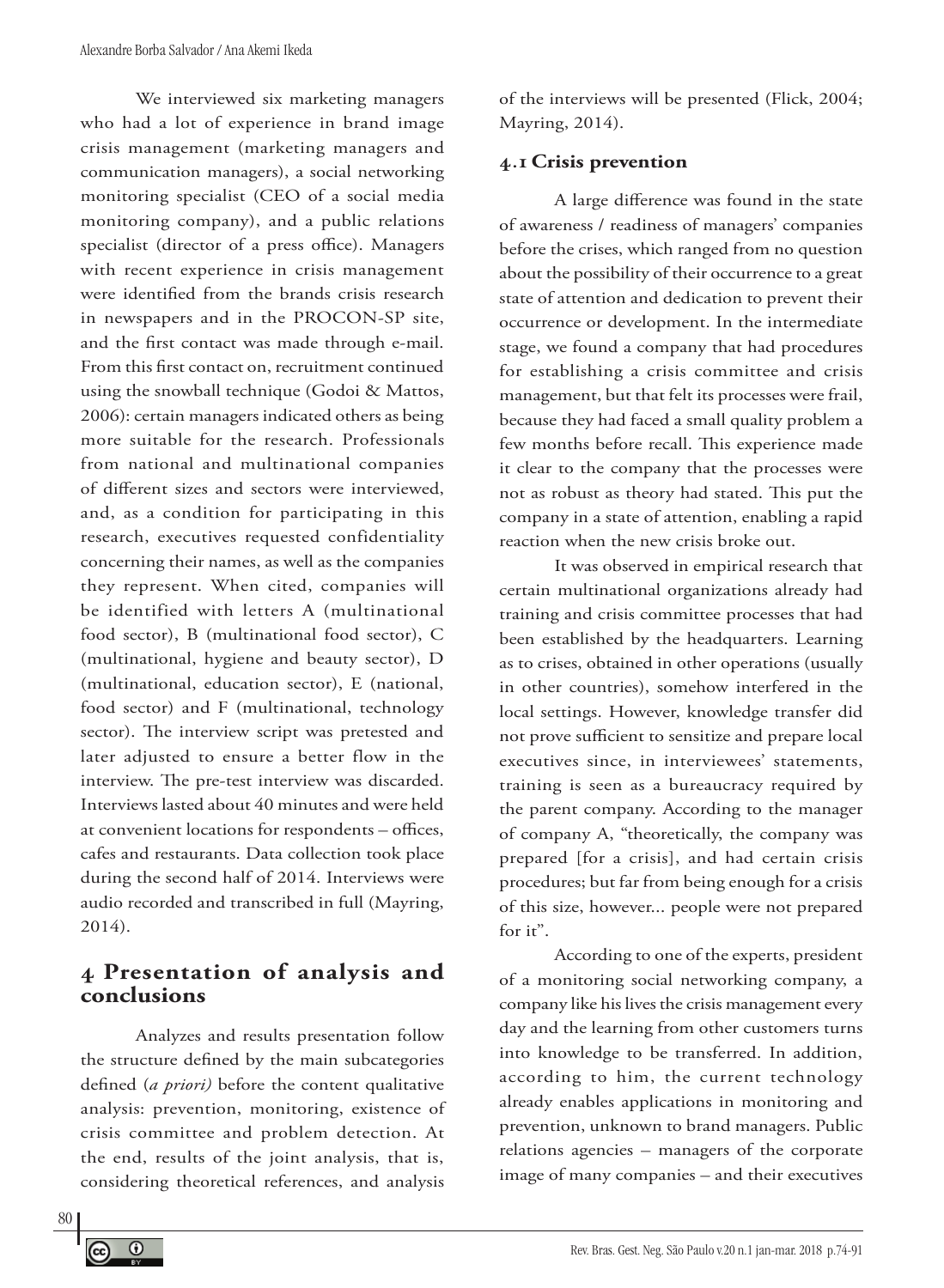are also a source of experience. For another specialist, director of Service and Planning for a global public relations agency, some companies are already beginning to glimpse that, with the support of consulting and advisory, they can leverage their expertise and resources and start working on prevention more effectively. She said: "A good crisis is the one nobody heard about". For both of them, "a good crisis" is one that has been identified in its early stages and treated surgically so that it does not gain visibility.

#### **4.2Crisis monitoring**

Variation found in the monitoring and prevention forms was very large as well. All the companies had a customer service channel (SAC), usually via letter, telephone, e-mail and social networks. The service in digital social networks occurred either passively, when the consumer write his complaint on the company's digital properties or on complaint sites (SAC), or actively, when the company monitors its brands in the open pages of different social networks and proposes to interact with consumers and respond when its brands are mentioned (SAC 2.0). The manager of the company E declared that the company offers, as a consumer contact channel, only the option of

e-mail, directed to an employee whose function was not exclusively this one. In addition to SAC and SAC 2.0, other usual tools for preventing and identifying crisis were the internal quality controls and customer reports.

The manager of the company F presented a more active role in crisis prevention, as she monitored a proprietary discussion forum on the internet among consumers, technology experts (passionate about the topic, not hired by the company) and technicians of the company. She also monitored the several service systems of her partners (authorized technical assistance), classifying the complaints by type of problem, severity and time of the open occurrence.

Internal systems with different levels of automated integration and accuracy have been found, ranging from controls performed in spreadsheets (Excel) and electronic message systems (e-mail) to integrated ERP systems. Monitoring social networking is not yet a common and routine practice in companies. Figure 2 illustrates a continuum between the more robust and less robust marketing information systems (MIS) and the position of the respondents' organizations identified by letters A to F.



**Figure 2.** Robustness of information system.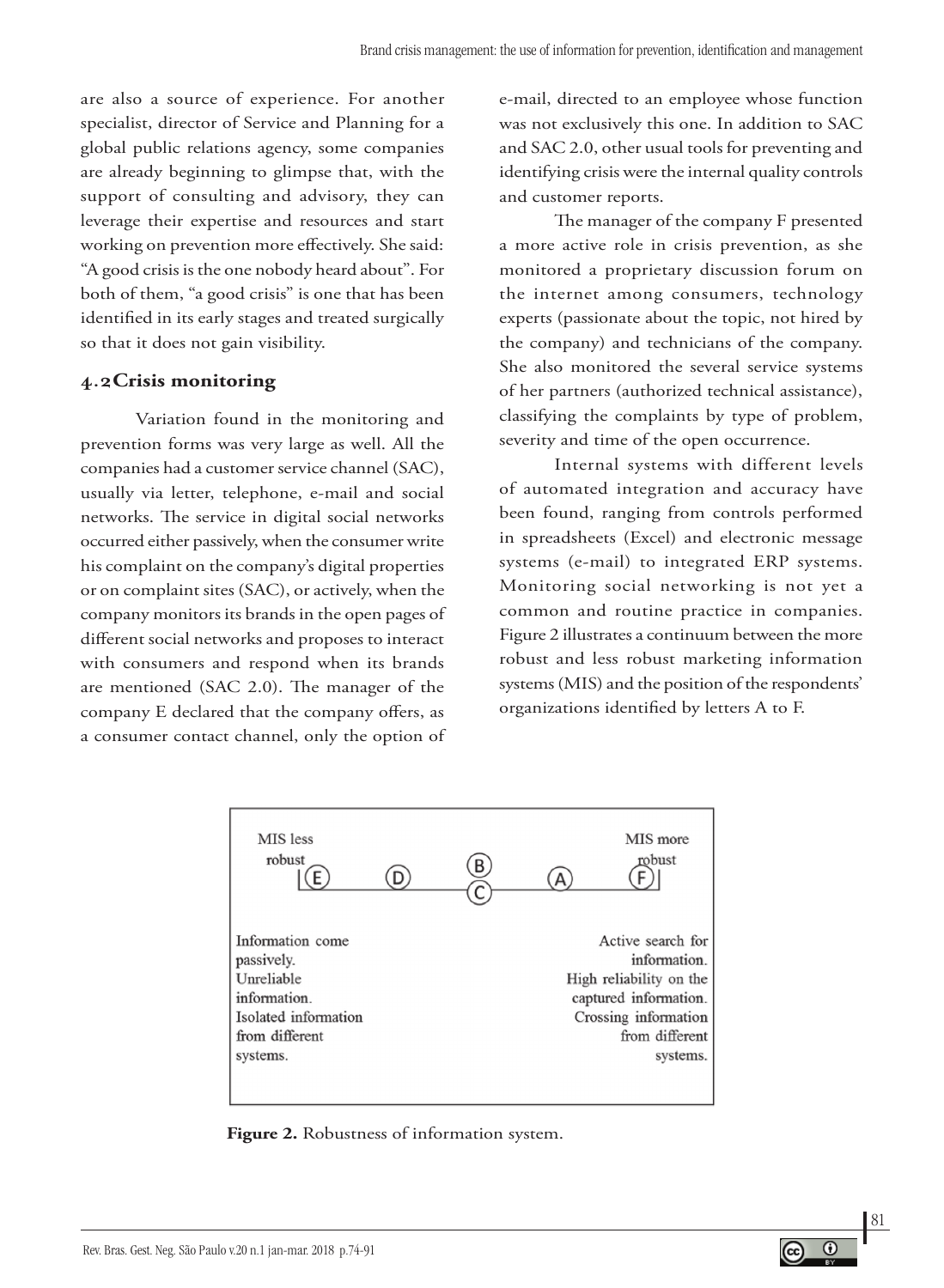#### **4.3Existence of a crisis committee**

Half the companies surveyed have already had a crisis committee identified and trained in the event of a crisis – multinationals that received training for guidance of their headquarters. Whether due to a previous recall, or because consumers exposed problems with products on social networks, these companies had already a history of crisis. Apparently, this relationship raises the assumption that companies start to worry about the crisis management at the time they are exposed to their impact, either local companies or international ones. Previous experience would generate the sense of urgency required for the creation of procedures for crisis prevention and management, but the distance in time and space would reduce awareness and give managers a sense of security. To the manager of company B, "[the company] is never structured enough…there is a crisis committee that is activated; usually people are already, you know, trained. Nevertheless, no one is ever prepared". In the perception of respondents, crisis management training does not prepare managers to adequately deal with crises. Although they are trained, managers do not feel prepared facing a crisis.

#### **4.4Detection of a problem**

The crisis detection was a unique moment for each case; however, one can identify a greater or lesser control and reliability of the company's information and readiness for action. In the most critical case, the company had carried out few tests on its product before launching. Although they found problems in the samples tested, the managers considered the problem an isolated case and followed up with the launch plans: start of the commercialization by the distributors and carrying out of the launching event. According to the manager of company E's report, "launching of the product was at the [name of the theater], it was very cool... There were a lot of celebrities in the audience, there was media, newspapers, magazines, TVs... several models-promoters

entered the theater, distributing the [packaging] to be opened by the audience. They didn't open it... Just a few [people] did". Even after having problems with product performance in the launching event for retail, media and opinionmakers, the company chose to continue with the commercialization and track consumers reviews on social networks. Following two months of sales, the increase in complaints led the company to decide to withdraw the product from the market, suspending sales and correcting the packaging problem.

Managers from two other companies (A and B) stated that they had a very similar onset of crisis. They received from the Sales field the first complaints about problem in the product. Consumers contacted retailers, which reported the sales field. The sales field reported the Quality Department. In one case, when he felt lack of mobilization in the Quality field, the regional sales manager contacted the Marketing manager. In both cases, companies did not have full confidence in their product traceability system. There were inconsistencies in the production reports, and the companies decided to call the recall spontaneously.

Preventively, the manager of company F worked with a robust information system where rarely something is beyond control. When this happens, processes are reviewed. In certain cases of crisis, she admitted her guilt; in others, however, her decision was to deny consumers' complaints through solid evidence that consumers were trying to defraud the company. The possibility of distinguishing between the two cases results from consistency of information about customers and the product in different systems. Information availability, the information cross-referencing from different sources and the reliability of the available information enable the anticipation and the decision-making. However, this is insufficient if, even in the possession of the information, the manager does not carry out the analysis and take the necessary decision to minimize the crisis. Some managers demonstrated and declared higher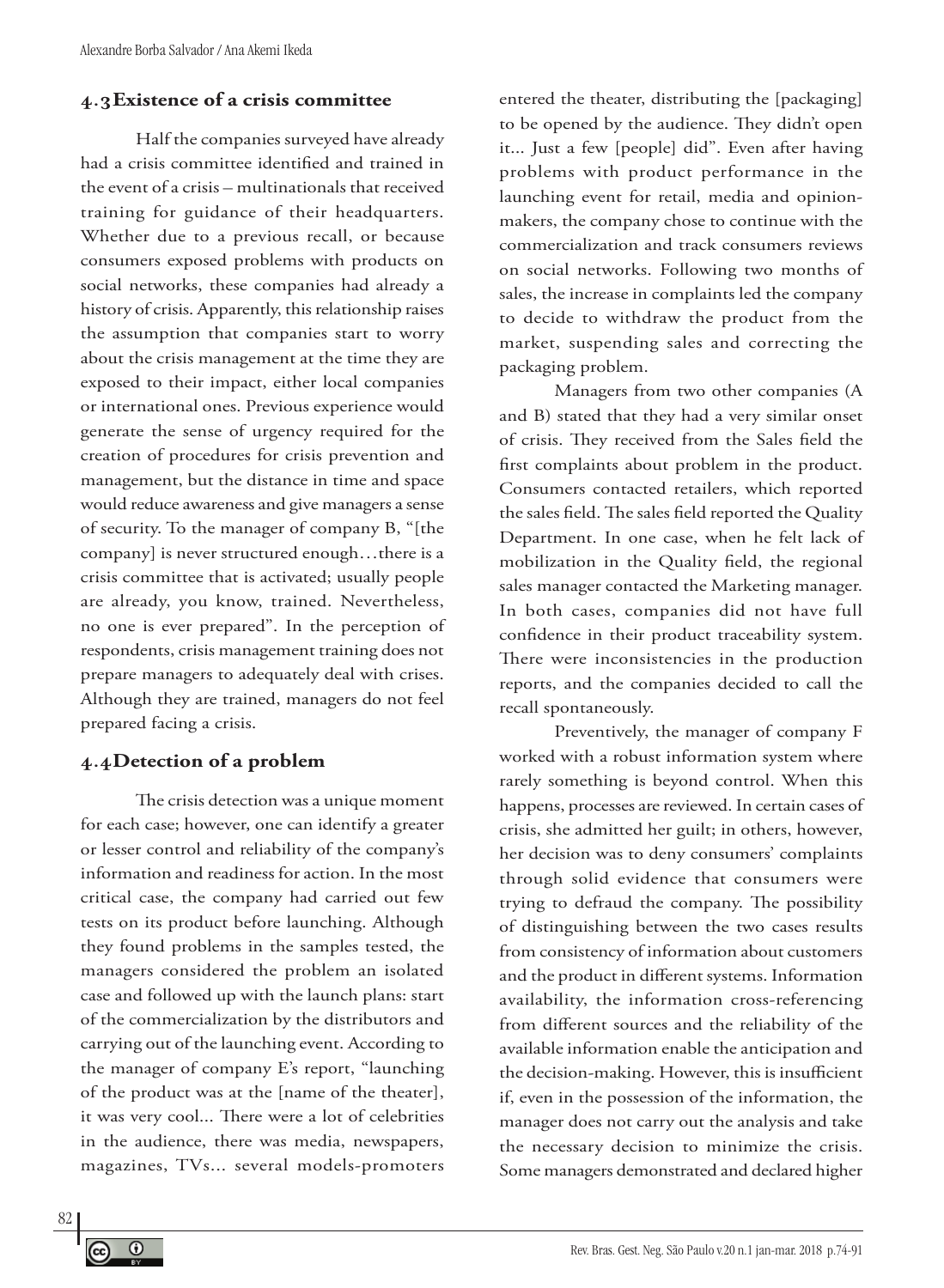level of readiness before the first signs of a crisis. Apparently, this greater readiness resulted from an organizational culture focused on prevention, with greater mobilization in face of surprises, with the acceptance of the real possibility of a crisis and a clear definition of a management committee, with defined and structured management, communication and monitoring processes.

## **4.5Joint analysis of the theoretical framework and interviews**

Considering the availability of information and the realities found in interviews with crisis managers and specialists, we can position managers in different groups regarding the use of information at the time of prevention and identification of brand crises. In the first group are positioned managers who make decisions based on experience (feeling) and do not actively seek information for the decision process. At the time of crisis and identification prevention, they give little importance to brand and consumer monitoring

and seldom relate information from different sources. At the other extreme are managers who actively seek information to identify the potential onset of a crisis and act in order to prevent it from occurring. They use their resources to monitor consumers, customers, the media, opinion makers and suppliers (service providers). The information from different systems is processed and analyzed together, even if this processing and analysis are not yet automated. The group works in a preventive way and manages, in a way, to act in the early stages of a potential crisis in an assertive way, minimizing the chance of its growth. In the middle of this continuum are managers who have already recognize the need for reliable and integrated information, but do not yet work with integrated information from different sources, or do not monitor their brands preventively, or do not access consumers more actively. This group can identify the crisis in its early stages, but not in time to prevent its onset. Figure 3 illustrates the arrangement of managers in this continuum.



Figure 3. Continuum concerning the attitudes of managers.

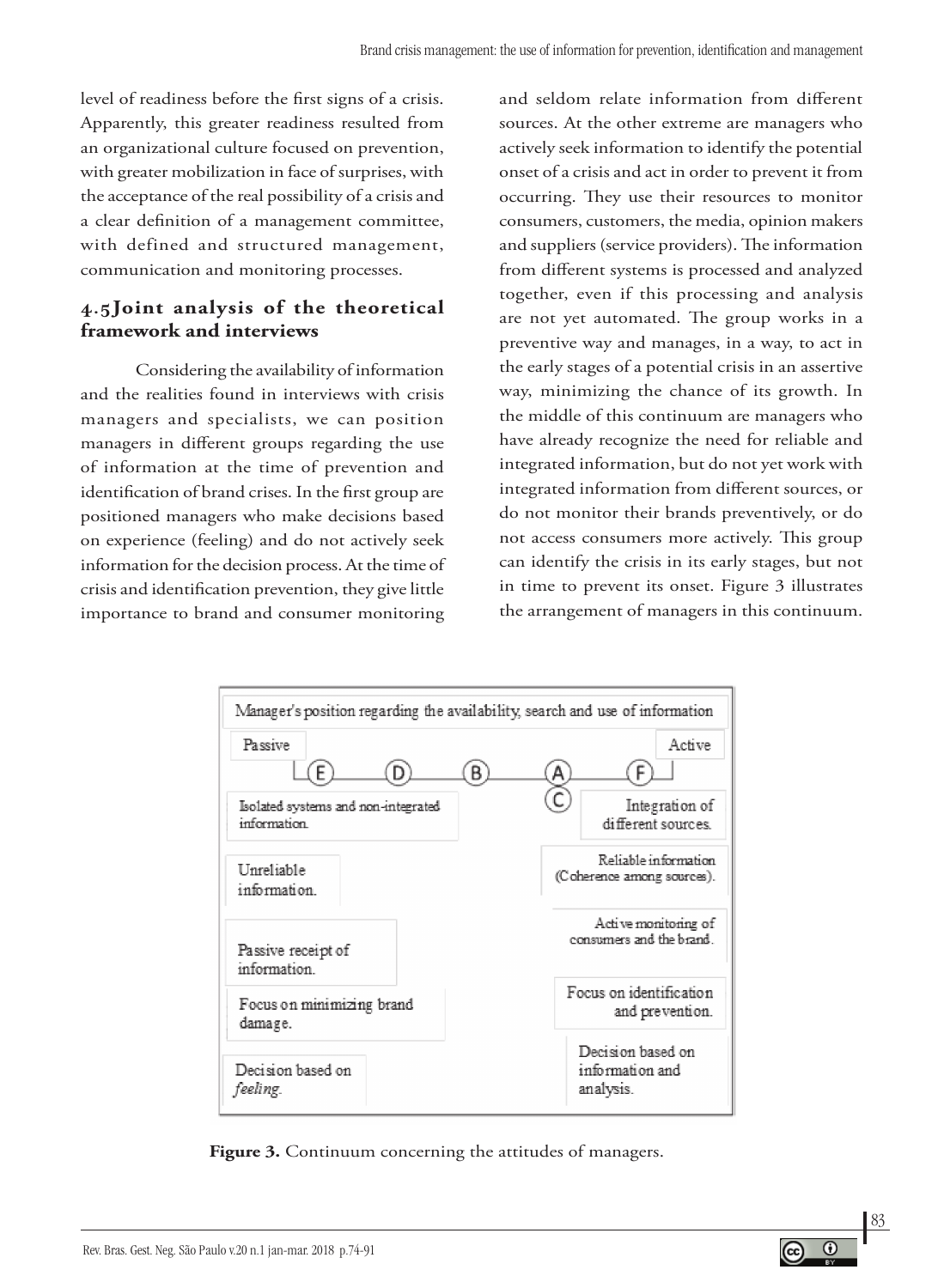Organizations with vision on crisis have formal procedures and *compliance* rules that should oblige managers to invest in prevention, monitoring, and analyzing prevention-related indicators. However, the mere existence of compliance rules does not ensure that managers are prepared to act properly in a crisis. The existence of monitoring tools and procedures for the formation of the crisis committee is not enough per se; it is necessary a stage of attention and recognition of the brand's fragility in the contemporary context, as well as of the relevance of the harmful effects of a brand crisis (Cleeren et al., 2013; Coombs, 2007a; Siomkos et al., 2010). Currently there is technology available to improve the monitoring, identification and prevention of brand crises (Dijcks, 2013; Gobble, 2013; Manyika et al., 2011). Apparently the barrier is not technological anymore, but human. Even with the use of appropriate monitoring tools and corporate crisis management procedures, analysis and decision depend on the manager (or group of managers). The probably correct decision would result from the correct information, with the correct processing, and poorly prepared managers for the use of information would tend to decide rashly (with insufficient information or superficial analyzes) or belatedly (increasingly seeking more

information); however well trained managers would know how to balance the necessary information with the timing of decisions.

The research results analysis suggests the acceptance of propositions *1 (there is a great difference in the valorization level of the information for identification and prevention of brand image crises)* and *2 (even possessing the information, managers react differently on the imminence of a crisis).* Some managers have a policy of active search for information, while others receive them passively. Managers react differently even with the ownership of relevant information. Information about the imminence of a problem that could cause a crisis does not give some managers the sense of urgency so much needed for the necessary mobilization at a time of crisis.

Based on the empirical research analysis and on the theoretical reference analysis, it was possible to identify two dimensions that influence the reaction to the crises, the first related to the information possession (having information) and the second related to its use (having attitude). At the intersections of these two dimensions, four profiles of brand crisis managers were identified: the boiled frog, the hyena, the eagle and the ostrich (Figure 4).



**Figure 4.** Profile of managers regarding the possession of information and regarding attitude.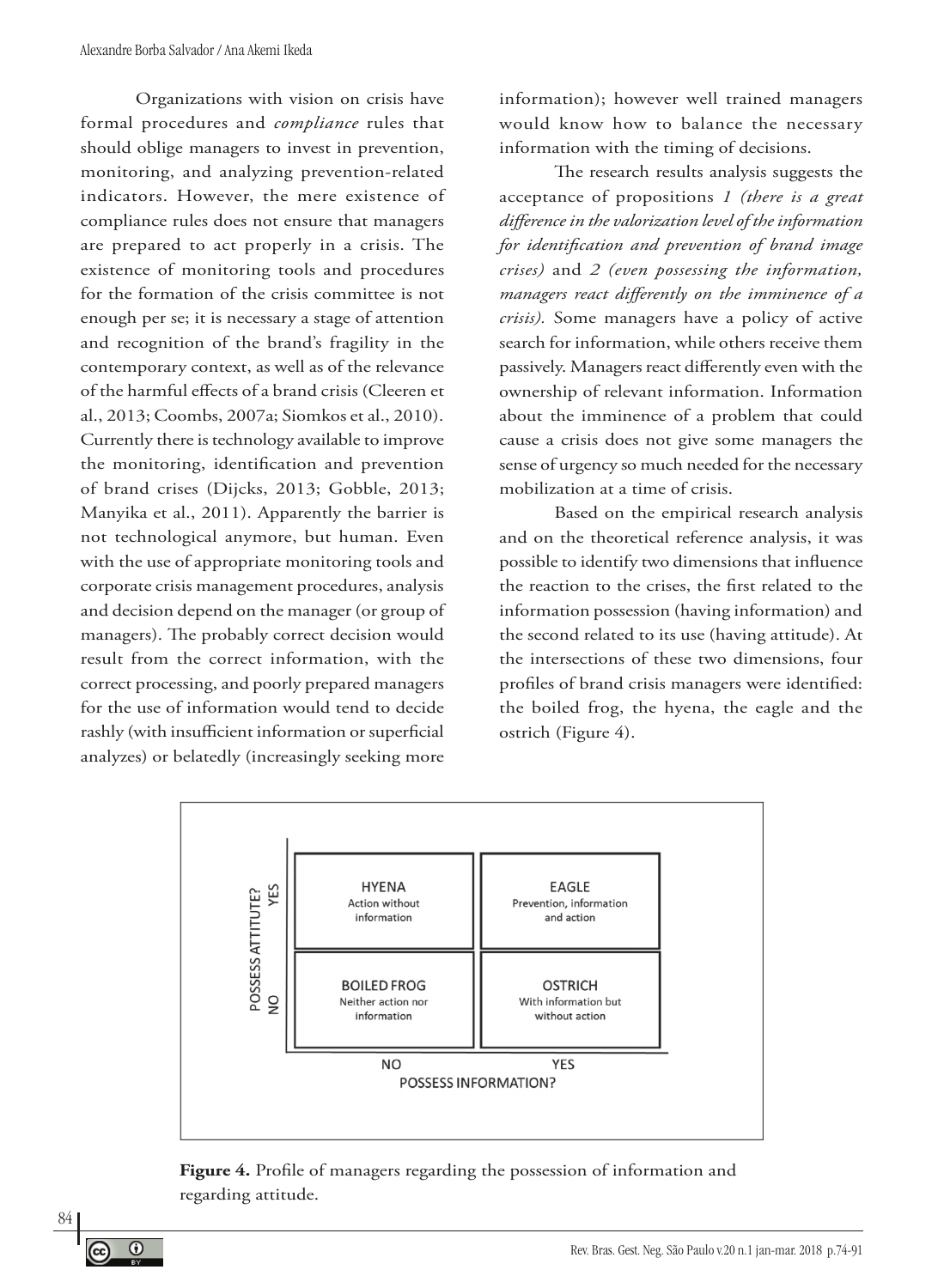The "boiled frog" represents the manager who does not value information and has no attitude in the face of little evidence; it is a reference to the frog which, when placed in a pan of cold water, does not jump when the water boils and dies while being cooked, without realizing the change in temperature. According to Bridges (1986), the pressure for change could lead certain executives to a feeling akin to mourning, and may create the feeling of paralysis due to lack of identification, disengagement and disenchantment. The "ostrich" represents managers who, even in possession of information, prefer to ignore the imminence of crisis; it refers to the ostrich, which puts its head in the earth so as not to have visual contact with the threat. The "hyena", a reference to the noise the animal makes when alerting others, represents managers who try to warn the corporation of the risks of a crisis, but would have low credibility for his lack of information. This profile was not found in this research. However the reasonableness of its acceptance comes from the confrontation with the behaviors pointed out in the change management bibliography: managers pressured by previous failures, culture with errors intolerance and inadequate accountability could lead to behaviors that are exaggeratedly opposed to the lack of urgency sense (Keagan & Lahey, 2011; W. C. Kim & Mauborgne, 2011; Kotter, 1997). The "eagle", referring to the animal's excellent ability to map the territory in search of prey and threats, represents managers who actively seeks information, analyzes it, and takes preventive decisions to avoid crises or control their effects before they grow. He would have motivation, commitment, sense of urgency, resilience and integrity (Keagan & Lahey, 2011; W. C. Kim & Mauborgne, 2011; Sirkin et al., 2011).

Identifying the style of the person responsible for crisis management and for the implementation of corrective actions for the information systems improvement and use of information would enable advances in crisis management. Their results would include improvement in prevention, lower occurrence of generative problems, identification of problems and causes in the early stages, and faster and more structured decision making. Failure to consider the real possibility of a crisis and budget constraints lead to trade-offs investment, with prioritization of investments with financial results more easily calculated. The sensitization of the brands' fragility, the increased occurrence of brand crisis and its effects on business as well as the awareness of the possibility of minimizing problems with new monitoring possibilities of the internal and external environments are important facts that lead further and make progress towards increasing the sense of urgency and strengthening of a culture of prevention.

Identified the lack of information or lack of action, it is up to the organization's senior leadership to define the action plan, assessing the manager's ability to adapt or the need to substitute him (W. C. Kim & Mauborgne, 2011; Kotter, 1997, 2012). The ultimate consequence of the identifying action of the managers profile is the reduction of both, the financial losses to the corporations owners of the brands and the financial and psychological losses to the society and, finally, of the possible physical damages to the consumers.

# **5 Final considerations**

Based on the objective of understanding the information use in the brand crisis management in times of prevention, identification and management by the managerial perspective, this exploratory study identified a major difference in the information use by the managers. While some managers act towards prevention and actively seek information for the rapid detection of crisis-generating problems, others act passively, with little structured information systems, without considering the possibility of a crisis in their brands.

The empirical research also suggests that the possession of information about a possible problem is not enough to initiate the mobilization necessary for the crisis management and for the

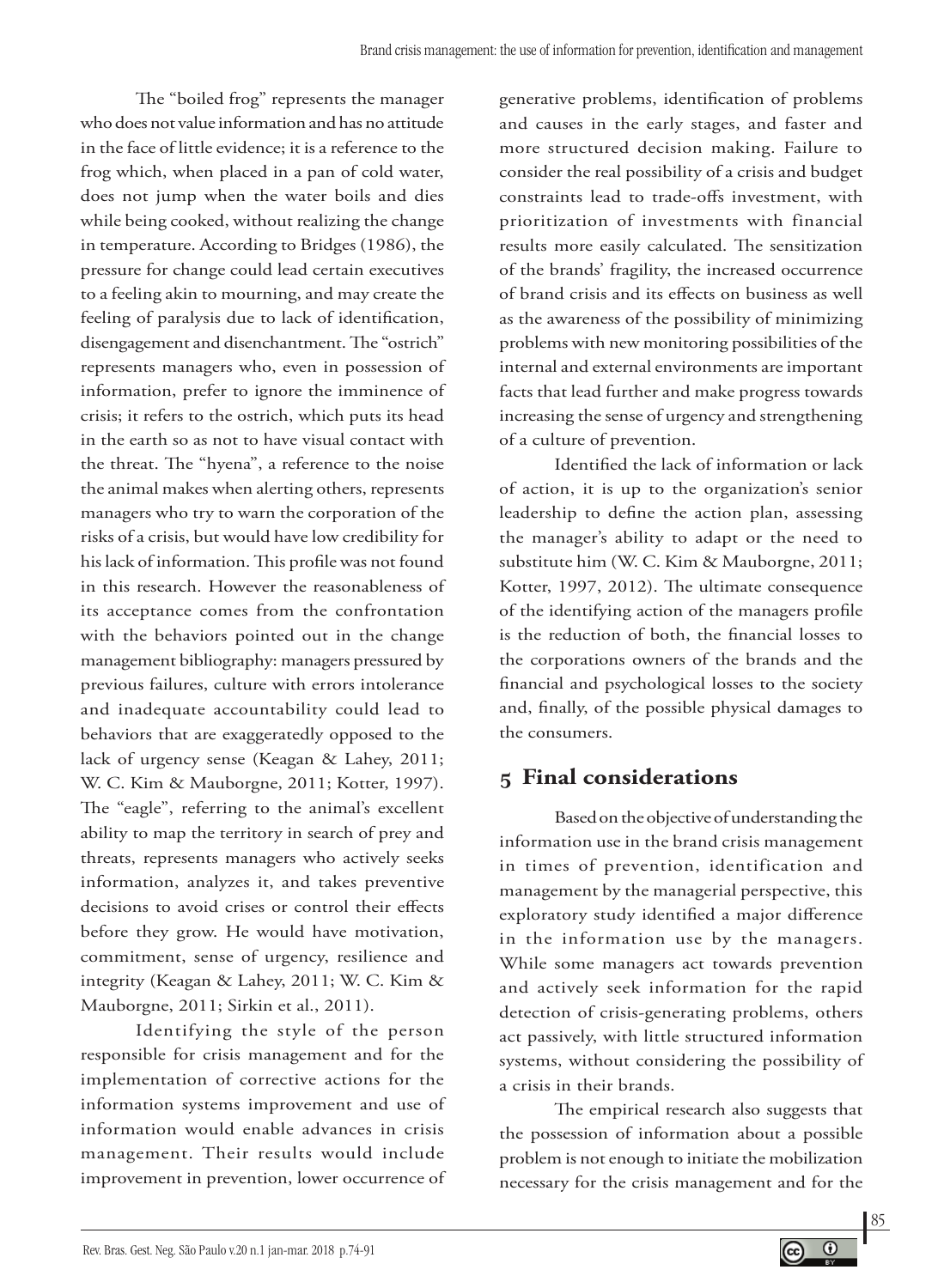minimization of its negative effects. The research highlights the existence of different managers' profiles, to whom it is not enough to have information, since it is also necessary to have an attitude for the information use. The existence of previous experience, a culture that values prevention and well-structured information and crisis management processes are factors

that influence the rapid identification of a crisis, generating a sense of urgency and a rapid response in face of the evidence. The existence of wellstructured processes increases the quality, speed, and reliability of information. Figure 5 provides a conceptual map on the brand crisis and its various influences (Aguiar & Correia, 2013).



Figure 5. Conceptual map on the influences of the brand crisis, for a quick response in image crisis.

#### **5.1 Academic, managerial and social implications**

To date, research on brand crisis management have investigated the background of a crisis (Coombs & Jean, 2014; Dawar & Lei, 2009; Siomkos et al., 2010). They also investigated the effects of crises on the brand and business, the communication and the monitoring of social networks (Hood, 2012; K. Kim et al., 2017; Koerber & Zabara, 2016; Ngai & Falkheimer, 2017; Pace et al., 2015; Park, 2016; Roh, 2017; Roshan et al., 2016; Rubel et al., 2011; Salvador et al., 2015, 2017) the {IKEA} cuddle toy Lufsig was connoted as a symbol of the Chief Executive (CE. In addition they also investigated the use of information on crisis management (Barakat, Shatnawi, & Ismail, 2016; Salvador & Ikeda, 2015).

In order to contribute to the expansion of academic knowledge in the field of marketing

management and brand crisis management, this study presented the cross-references of three different fields (information systems, brand crisis management and organizational development) to structure the knowledge of brand management crisis from the managers' perspective. It is of great importance the information enhancement allied to the action. Previous managerial experience and an organizational culture of information enhancement for decision-making can lead to increased sense of urgency and appreciation of market and internal data monitoring information, improving prevention and anticipating the identification of problems that could evolve into brand crises. The research also identified four profiles regarding the use of information in brand crisis management. This study highlights the importance of deepening the academic research on the factors that influence the crisis management, whether systemic or behavioral.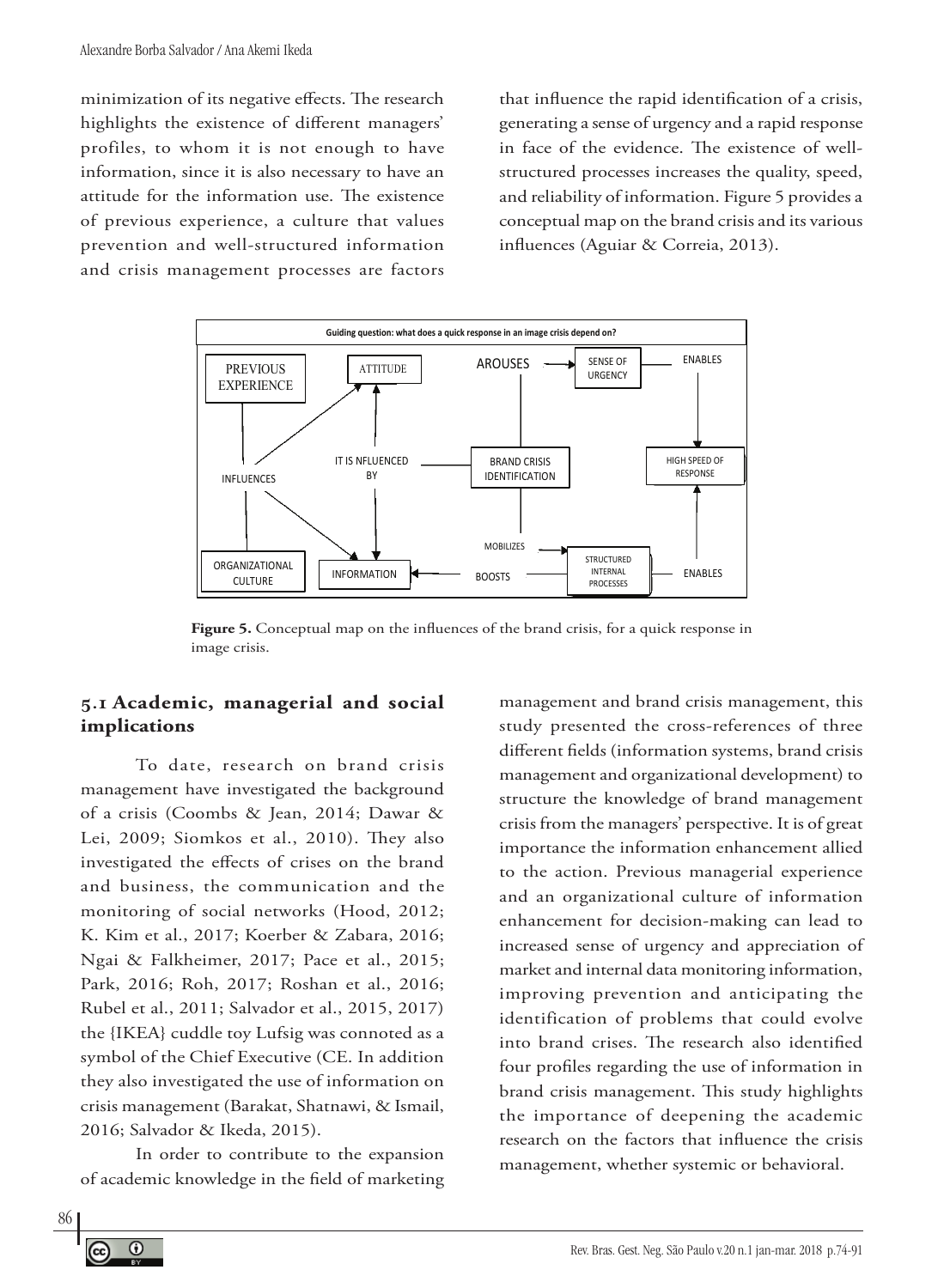From the managerial perspective, some crises could be avoided by monitoring internal and external information and identifying problems in the early stages. Others could have their effects minimized with a good use of the information and decision-making agreed upon by multifunctional committees, which increase the likelihood of leadership of the crisis communication process. The awareness of the brands' fragility, the increase in the availability of information for decisionmaking, the possibility of reducing the number of problems causing crisis and the possibility of rapid identification of a generative problem of a brand crisis may be sufficient to create the sense of urgency needed for the behavioral change. If not, the literature on change management points to the need to change the manager.

The reduction of brand crisis cases positively affects society as a whole (organizations and individuals), by reducing the financial losses of companies, reducing psychological harm to society and, finally, reducing possible physical damage to consumers directly involved.

## **5.2Limitations and suggestions for upcoming studies**

The research presents the expected limitations of the exploratory method use, which makes possible the increase of knowledge about a particular field, but it is not conclusive nor can be extended to the universe of knowledge. As a suggestion for future studies, we suggest researchers explore the factors that lead managers to value information and the mechanisms that lead them to act in the face of information. Such future researchers can evolve this exploratory study to conclusive studies, showing the managers' distribution of a particular economic sector or correlating the managers' profile with the success in crisis management; finally, they could study the difference in the state of readiness among companies that have faced or not brand crises. The complacent manager profile can be a result of corporate culture, of the status quo appreciation, of the resources limited vision, of conflicting goals

and of the employees' demotivation (W. C. Kim & Mauborgne, 2011; Kotter, 1997). The study of the influence of corporate culture in times of crisis is an important point of intersection for an interdisciplinary research among marketing, organizational development and strategy.

# **References**

Aguiar, J. G. de, & Correia, P. R. M. (2013). Como fazer bons mapas conceituais ? Estabelecendo parâmetros de referências e propondo atividades de treinamento. *Revista Brasileira de Pesquisa em Educação em Ciências*, *13*(2), 141-157.

Barakat, H. J., Shatnawi, H. A., & Ismail, S. T. (2016). The role of marketing information systems in reducing the effects of the international financial crisis : A study applied on the banks working in the Kingdom of Saudi Arabia from Islamic Perspective. *International Journal of Marketing Studies, 8*(1), 181-190. doi:http://doi. org/10.5539/ijms.v8n1p181

Berenson, C. (1969). Marketing information systems. *Journal of Marketing*, *33*(4), 16-23. doi:http://doi.org/10.2307/1248668

Biesdorf, S., Court, D., & Willmott, P. (2013). Big data: What's your plan? *McKinsey Quarterly*. Recovered from http://www.mckinsey.com/ business-functions/digital-mckinsey/our-insights/ big-data-whats-your-plan

Bridges, W. (1986). Managing organizational transitions. *Organization Dynamics*, *15*(1), 24-35. Recovered from http://ac.elscdn.com/0090261686900239/1-s2.0- 0090261686900239-main.pdf?\_tid=4223f2ca-28f9-11e6-a309-00000aacb35d&acdnat=1464 896350\_7eb8abeae246b04eae4df302e8871536

Bridges, W., & Mitchell, S. (2000). *Leading transition: A new model for change*. *Leader to Leader*. Recovered from http://world.edu/ wp-content/uploads/2012/10/WilliamBridges TransitionandChangeModel\_000.pdf

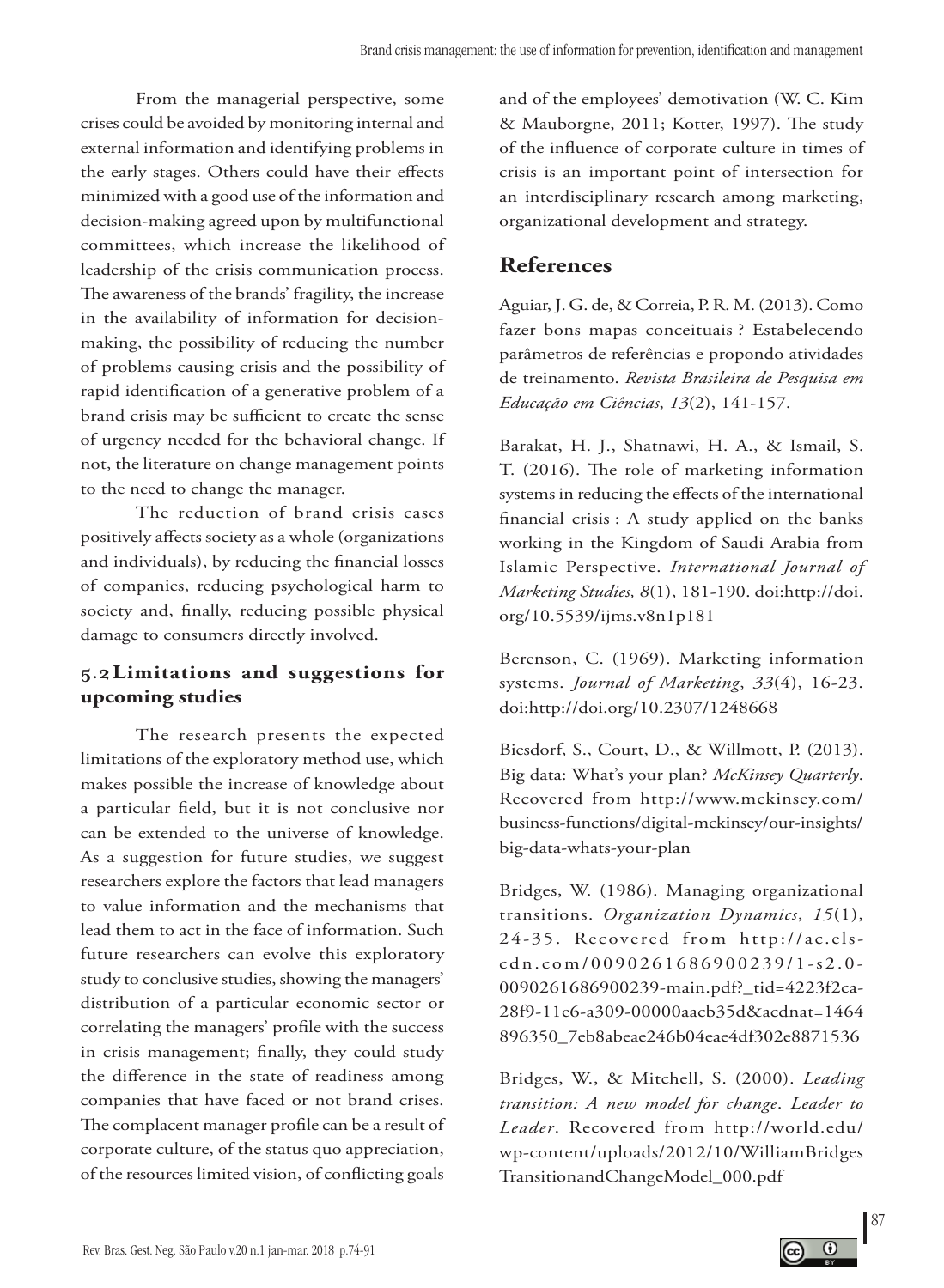Brown, B., Chui, M., & Manyika, J. (2011, October). Are you ready for the era of "big data"? *McKinsey Quarterly*. Recovered from http://www. mckinsey.com/business-functions/strategy-andcorporate-finance/our-insights/are-you-ready-forthe-era-of-big-data

Chiusoli, C. L. (2005). *Um estudo exploratório sobre tipologia e sistema de informação de marketing*  (Tese de doutorado). Faculdade de Economica, Administração e Contabilidade, Universidade de São Paulo – USP, São Paulo, SP, Brasil. Recovered from http://www.teses.usp.br/teses/ disponiveis/12/12139/tde-24012006-144741/ pt-br.php

Chow-White, P. A., & Green, S. E. (2013). Data mining difference in the age of big data : Communication and the social shaping of genome technologies from 1998 to 2007. *International Journal of Communication*, *7*, 556-583.

Cleeren, K., Van Heerde, H., & Dekimpe, M. G. (2013). Rising from the ashes : How brands and categories can overcome product-harm crises. *Journal of Marketing*, *77*(2), 58-77.

Coombs, W. T. (2007a). Attribution theory as a guide for post-crisis communication research. *Public Relations Review*, *33*(2), 135-139. doi:http://doi.org/10.1016/j.pubrev.2006.11.016

Coombs, W. T. (2007b). Protecting organization reputations during a crisis: The development and application of situational crisis communication theory. *Corporate Reputation Review*, *10*(3), 163-176. doi:http://doi.org/10.1057/palgrave. crr.1550049

Coombs, W. T., & Holladay, S. J. (2002). Helping crisis managers protect reputational assets: Initial tests of the situational crisis communication theory. *Management Communication Quarterly*, *16*(2), 165-186. doi:http://doi. org/10.1177/089331802237233

Coombs, W. T., & Jean, S. (2014). How publics react to crisis communication efforts. *Journal of Communication Management*, *18*(1), 40-57.

Cox, D., & Good, R. (1967). How to build a marketing information system. *Harvard Business Review, 45*(3), 145-154.

Dawar, N., & Lei, J. (2009). Brand crises: The roles of brand familiarity and crisis relevance in determining the impact on brand evaluations. *Journal of Business Research*, *62*(4), 509-516. doi:http://doi.org/10.1016/j.jbusres.2008.02.001

Dawar, N., & Pillutla, M. M. (2000). Impact of product harm crises on brand equity : The moderating role of consumer expectations. *Journal of Marketing Research*, *37*(2), 215-226.

Dijcks, J.-P. (2013, June). Oracle: Big data for the enterprise [An Oracle White Paper]. Oracle Corporation, Redwood Shores, CA, USA. Recovered from http://www.oracle. com/us/products/database/big-data-forenterprise-519135.pdf

Erdem, T., Swait, J., Broniarczyk, S., & Kapferer, J.-N. (1999). Brand equity, consumer learning and choice. *Marketing Letters*, *10*(3), 301- 318. Recovered from http://link.springer.com/ article/10.1023/A:1008135224357

Flick, U. (2004). *Uma introdução à pesquisa qualitativa* (2a ed.). Porto Alegre: Bookman.

Gensler, S., Völckner, F., Liu-Thompkins, Y., & Wiertz, C. (2013). Managing brands in the social media environment. *Journal of Interactive Marketing*, *27*(4), 242-256. doi:http://doi. org/10.1016/j.intmar.2013.09.004

Gobble, M. M. (2013). Big data: The next big thing in innovation. *Research-Technology Management*, *56*(1), 64-67. doi:http://doi. org/10.5437/08956308X5601005

Godoi, C. K., & Mattos, P. L. C. L. de. (2006). Entrevista qualitativa: Instrumento de pesquisa e

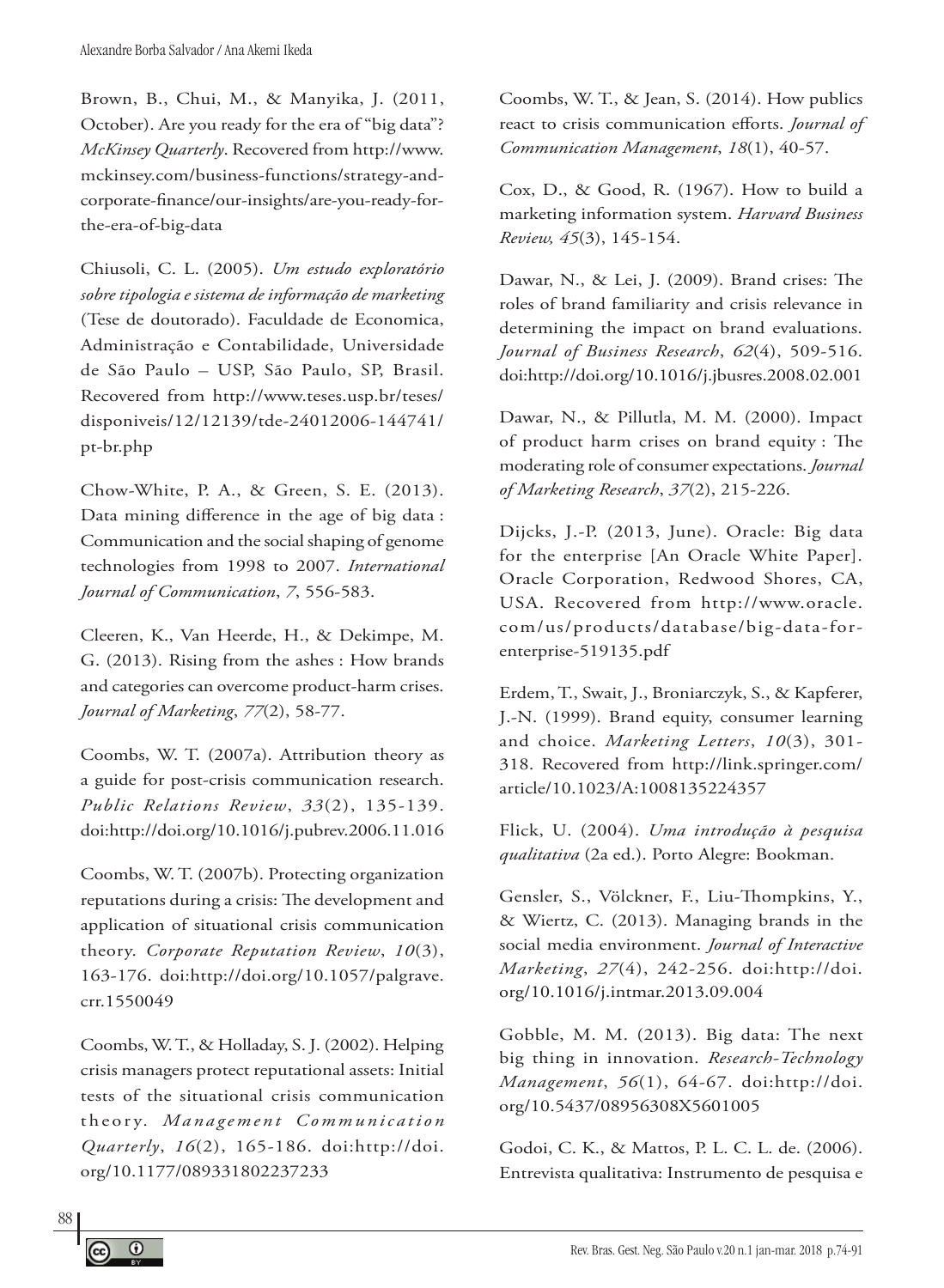evento dialógico. In C. K. Godoi, R. Bandeirade-Melo, & A. B. da Silva, *Pesquisa Qualitativa em estudos organizacionais: Paradigmas, estratégias e métodos* (pp. 301-323). São Paulo: Saraiva.

Greyser, S. A. (2009). Corporate brand reputation and brand crisis management. *Management Decision*, *47*(4), 590-602. doi:http://doi. org/10.1108/00251740910959431

Hakala, U., Svensson, J., & Vincze, Z. (2012). Consumer-based brand equity and top-of-mind awareness: A crosscountry analysis. *Journal of Product & Brand Management*, *21*(6), 439-451. doi:http://doi. org/10.1108/10610421211264928

Hood, M. (2012). The Tiger Woods scandal: A cautionary tale for event studies. *Managerial Finance*, *38*(5), 543-558. doi:http://doi. org/10.1108/03074351211217850

Kalaignanam, K., Kushwaha, T., & Eilert, M. (2013). The impact of product recalls on future product reliability and future accidents: Evidence from the automobile industry. *Journal of Marketing*, *77*(2), 41-57.

Kaplan, A. M., & Haenlein, M. (2010). Users of the world, unite! The challenges and opportunities of social media. *Business Horizons*, *53*(1), 59-68. doi:http://doi.org/10.1016/j.bushor.2009.09.003

Keagan, R., & Lahey, L. L. (2011). The real reason people won't change. In *HBR´s 10 must reads on change management* (pp. 119-136). Boston: Havard Business Review Press.

Kim, K., Kim, J., & Reid, L. N. (2017, June). Experiencing motivational conflict on social media in a crisis situation: The case of the Chickfil-A same-sex marriage controversy. *Computers in Human Behavior*, *71*, 32-41. doi:http://doi. org/10.1016/j.chb.2017.01.035

Kim, W. C., & Mauborgne, R. (2011). Tipping point leadership. In *HBR's 10 must reads on* 

*change management* (pp. 49-62). Boston: Havard Business Review Press.

Kliatchko, J. (2008). Revisiting the IMC construct: A revised definition and four pillars. *International Journal of Advertising*, *27*(1), 133- 160.

Koerber, D., & Zabara, N. (2016). Preventing damage: The psychology of crisis communication buffers in organized sports. *Public Relations Review*, *43*(1), 193-200. doi:http://doi.org/10.1016/j. pubrev.2016.12.002

Kotter, J. P. (1997). *Liderando mudanças*. São Paulo: Elsevier.

Kotter, J. P. (2012, November). Accelerate! How the most innovative companies capitalize on today's rapid-fire strategic challenges and still make their numbers. *Harvard Business Review*, *90*(11), 44-59. doi:http://doi.org/10.1057/ palgrave.crr.1540128

Laroche, M., Habibi, M. R., Richard, M.-O., & Sankaranarayanan, R. (2012). The effects of social media based brand communities on brand community markers, value creation practices, brand trust and brand loyalty. *Computers in Human Behavior*, *28*(5), 1755-1767. doi:http:// doi.org/10.1016/j.chb.2012.04.016

Lovett, M. J., Peres, R., & Shachar, R. (2013). On Brands and Word of Mouth. *Journal of Marketing Research*, *L*(Auguste), 427-444.

Manyika, J., Chui, M., Brown, B., Bughin, J., Dobbs, R., Roxburgh, C., & Byers, A. H. (2011). *Big data: The next frontier for innovation, competition, and productivity*. Recovered from http://www.mckinsey.com/business-functions/ digital-mckinsey/our-insights/big-data-the-nextfrontier-for-innovation

Marshall, C., & Rossman, G. (1995). *Designing qualitative research* (2nd ed.). Thousand Oaks: SAGE Publications Inc. Recovered from http://

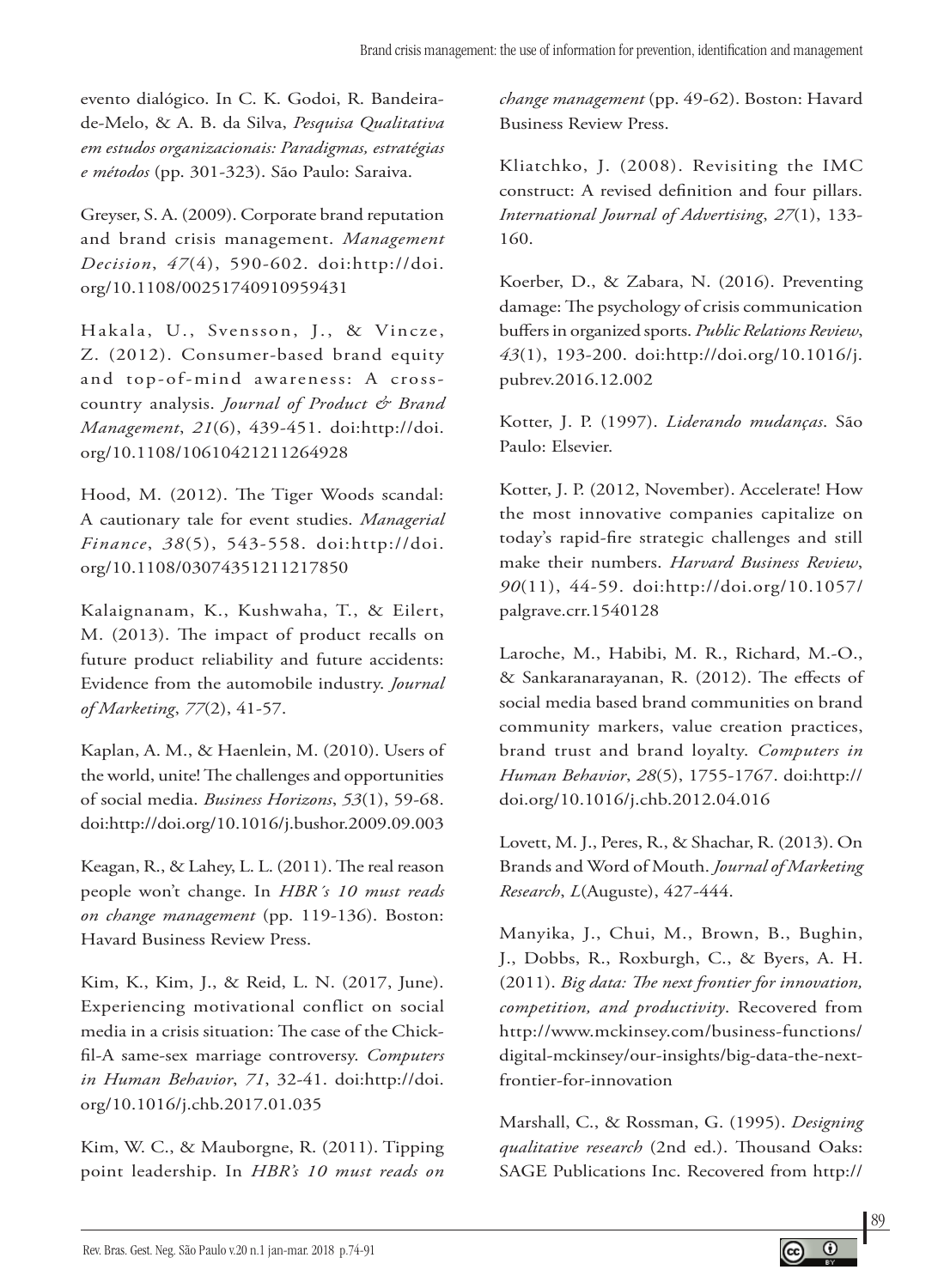books.google.com/books?hl=en&lr=&id=Rbq XGjKHALoC&oi=fnd&pg=PR1&dq=Design ing+Qualitative+Research&ots=BMdEvq\_81- &sig=1cv3ycBDj-CjGxsFCUfheGtCrjk

Mayring, P. (2014). *Qualitative content analysis: Theoretical foundation, basic procedures and software solution*. Klagenfurt: Beltz. Recovered from http://www.ssoar.info/ssoar/bitstream/ handle/document/39517/ssoar-2014-mayring-Qualitative content analysis theoretical foundation.pdf?sequence=1

Ngai, S. B. C., & Falkheimer, J. (2017). How IKEA turned a crisis into an opportunity. *Public Relations Review*, *43*(1), 246-248. doi:http://doi.org/http:// dx.doi.org/10.1016/j.pubrev.2016.12.003

Onwuegbuzie, A. J., & Leech, N. L. (2005). On becoming a pragmatic researcher: The importance of combining quantitative and qualitative research methodologies. *International Journal of Social Research Methodology*, *8*(5), 375-387. doi:http:// doi.org/10.1080/13645570500402447

Pace, S., Balboni, B., & Gistri, G. (2015, December). The effects of social media on brand attitude and WOM during a brand crisis : Evidences from the Barilla case. *Journal of Marketing Communications*, *23*(2), 135-148. doi:http://doi.org/10.1080/13527266.2014.96 6478

Park, H. (2016). Exploring effective crisis response strategies. *Public Relations Review*, *43*(1), 190-192. doi:http://doi.org/10.1016/j. pubrev.2016.12.001

Roh, S. (2017). Examining the paracrisis online: The effects of message source, response strategies and social vigilantism on public responses. *Public Relations Review, 43*(3), 587-596. doi:http://doi. org/10.1016/j.pubrev.2017.03.004

Rosa, M. (2001). *Como lidar com crises de imagem: A síndorme de Aquiles*. São Paulo: Ed. Gente.

Roshan, M., Warren, M., & Carr, R. (2016, October). Understanding the use of social media by organisations for crisis communication. *Computers in Human Behavior*, *63*, 350-361. doi:http://doi.org/10.1016/j.chb.2016.05.016

Rouach, D., & Santi, P. (2001). Competitive intelligence adds value: Five intelligence attitudes. *European Management Journal*, *19*(5), 552-559. doi:http://doi.org/10.1016/S0263- 2373(01)00069-X

Rubel, O., Naik, P. A., & Srinivasan, S. (2011). Optimal advertising when envisioning a productharm crisis. *Marketing Science*, *30*(6), 1048-1065. doi:http://doi.org/10.1287/mksc.1110.0679

Salvador, A. B., & Ikeda, A. A. (2015). Big data na gestão de crise de marca: Um ensaio exploratório. *RIMAR*, *5*(1), 3-14.

Salvador, A. B., Ikeda, A. A., & Crescitelli, E. (2017). Gestão de crise e seu impacto na imagem de marca. *Gestão & Produção*, *24*(1), 15-24.

Salvador, A. B., Strehlau, V. I., & Ikeda, A. A. (2015). Local crisis of global brand and monitoring of use of social media. *Remark*, *14*(4), 438-450. http://doi.org/10.5585/remark. v14i4.2964

Schlesinger, L. A. (2008, July-August). Choosing strategies for change. *Harvard Business Review*, *86*(7-8), 130-139.

Selltiz, C. (1974). *Método de pesquisa nas relações sociais*. São Paulo: Editora Pedagógica e Universitária Ltda.

Semprini, A. (2010). *A marca pós-moderna* (2a ed.). São Paulo: Estação das Letras e Cores.

Sherry, J. F., Jr. (2006). O significado da marca. In A. M. Tybout & T. Calkins (Eds.), *Branding*  (pp. 40-69). São Paulo: Atlas.

Silva, B. R., Neto (2010). *Comunicação corporativa e reputação: Construção e defesa da imagem favorável*. São Paulo: Saraiva.